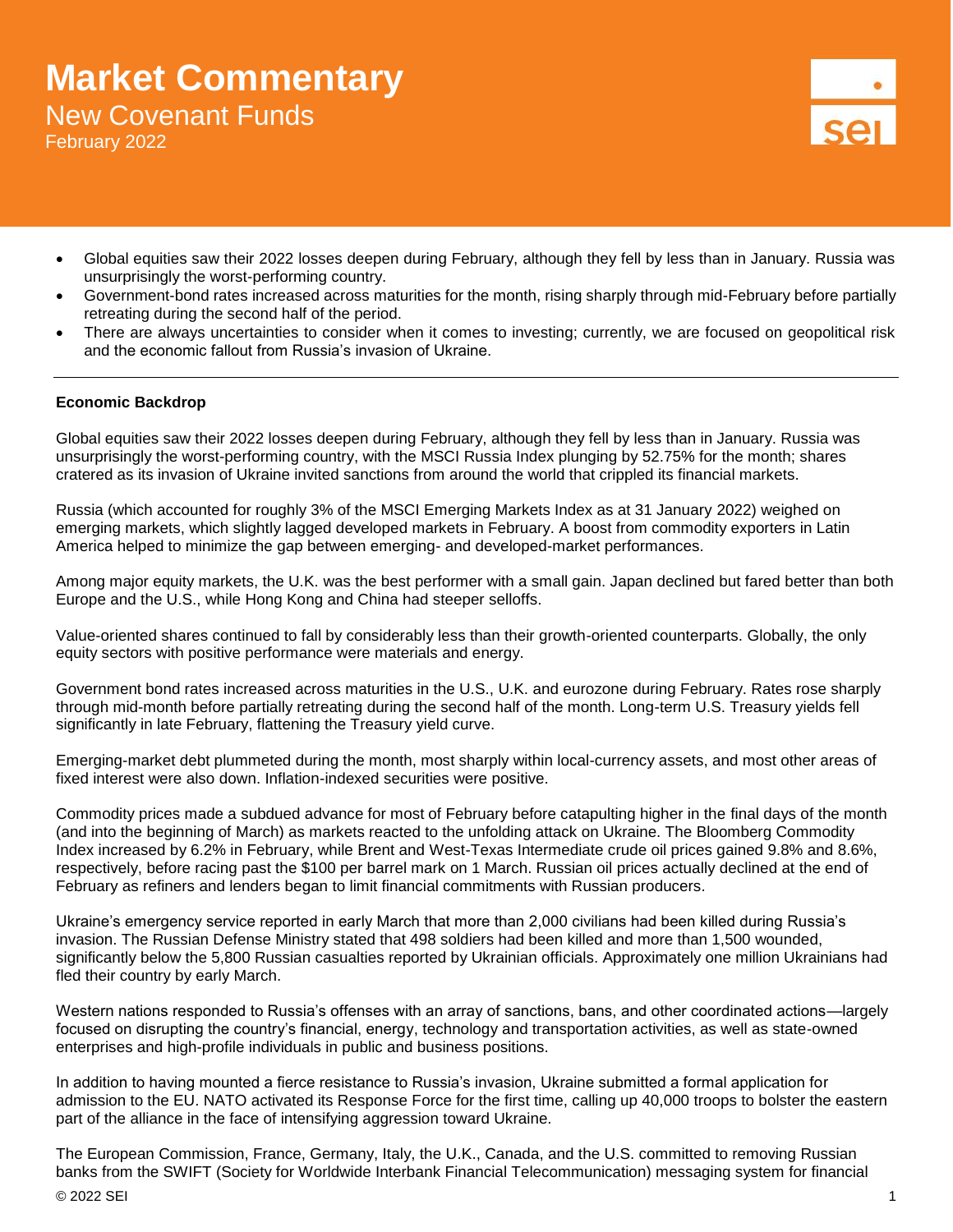payments; block the Russian Central Bank from deploying its international reserves; limit the sale of citizenship to wealthy Russians; and launch a transatlantic task force to freeze the assets of sanctioned entities.

In practice, the moves have essentially blocked Russian entities from trade in major foreign currencies. Upon imposition of these coordinated sanctions, the Russian Central Bank was forced to hike its benchmark rate from 9.5% to 20%; offer unlimited liquidity support to banks as they faced runs; raise capital controls on exporters and residents; and shutter its financial markets.

Corporations across industries began to disentangle their relationships with Russia and Belarus at the end of February and in early March. Major energy companies announced withdrawals from Russian partnerships, including BP's large stake in Rosneft and joint ventures involving Exxon Mobil, Shell, Total and others.

Russian airlines were banned from Western airspace, largely crippling Russia's ability to maintain an international flight industry. Boeing and Airbus announced they would stop providing parts and services to Russian companies, which is expected to disrupt Russian domestic flight as well.

# **Central Banks**

- The Federal Open Market Committee (FOMC) did not hold a meeting in February. Federal Reserve (Fed) Chair Jerome Powell stated at the beginning of March that he thinks a 0.25% increase in the fed-funds rate would be appropriate; if enacted at the FOMC's mid-March meeting, this would be the central bank's first rate hike since December 2018. The FOMC made a final \$30 billion round of new asset purchases in February after releasing a statement in January outlining principles for reducing the size of its balance sheet.
- The Bank of England's (BOE) Monetary Policy Committee (MPC) reconvened at the beginning of February for its first meeting since raising its bank rate in December 2021—and issued its first back-to-back rate hike in 18 years with an increase of 25 basis-point (bps) to 0.50%. (A large minority of MPC members voted for a more aggressive 50 bps increase to counteract high inflation.) Additionally, the central bank said it intends to reduce the size of its balance sheet by ceasing to re-invest proceeds from its asset-purchase program.
- The European Central Bank (ECB) also held its inaugural meeting of 2022 at the beginning of February, after which ECB President Christine Lagarde acknowledged that the widespread stress inflation has caused will likely continue over the short term. Following Russia's invasion of Ukraine, Lagarde pledged that the ECB "will ensure smooth liquidity conditions and access of citizens to cash," and that it "stands ready to take whatever action is needed to fulfil its responsibilities to ensure price stability and financial stability in the euro area."
- The Bank of Japan (BOJ) also held no meetings on monetary policy in February. The central bank's policy orientation remained fixed following its mid-January meeting, with its short-term interest rate at -0.1% and the 10-year government bond yield target near 0%—but its expectations increased for higher inflation. Previously, the BOJ announced that it would revert purchases of corporate bonds and commercial paper to pre-pandemic levels beginning in April.

# **Index Data (February 2022)**

- The Dow Jones Industrial Average diminished by 3.29%.
- The S&P 500 Index fell by 2.99%.
- The NASDAQ Composite Index decreased by 3.35%.
- The MSCI ACWI (Net), used to gauge global equity performance, deteriorated by 4.91%.
- The Bloomberg Global Aggregate Index, which represents global bond markets, declined by 2.58%.
- The Chicago Board Options Exchange Volatility Index, a measure of implied volatility in the S&P 500 Index also known as the "fear index", advanced from 24.83 to 30.15.
- WTI Cushing crude oil prices, a key indicator of movements in the oil market, surged from \$88.15 a barrel at the end of January to \$95.72 on the last day in February.
- The U.S. dollar ended the month at \$1.34 against sterling, \$1.12 versus the euro and at 114.97 yen.

# **Portfolio Review**

The Growth Fund underperformed its benchmark during the month. The environmental, social and governance screen (ESG) had a negative impact in February. The allocation to financials boosted returns. Meanwhile, consumer discretionary and information technology companies underperformed other sectors.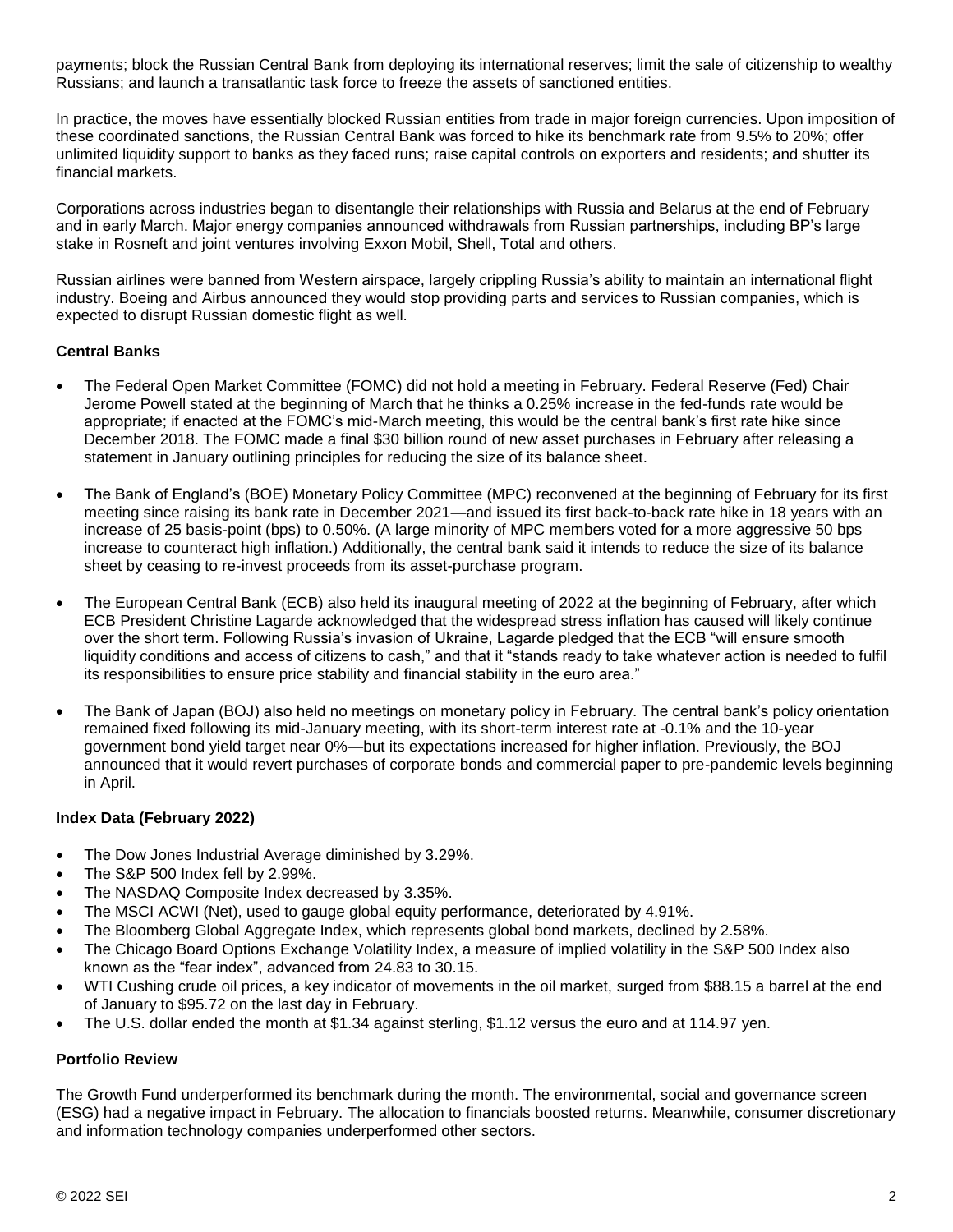The Income Fund underperformed its benchmark during February. The Fund's slightly longer duration positioning detracted. An overweight to investment grade credit and an overweight to financials and industrials also hurt performance. Security selection within energy further hampered returns. The Fund's overweight within commercial mortgage-backed securities (CMBS) and asset-backed securities (ABS) detracted. An underweight to agency MBS enhanced returns. Western Asset Management suffered from a longer duration posture. Western's overweight to corporates (industrials and financials) and selection within further detracted. Western's allocation to agency MBS contributed. Income Research & Management's overweight to ABS and CMBS anchored performance. Income Research & Management's overweight to industrials and financials hurt returns. Meanwhile, an underweight to agency MBS contributed.

## **Manager Positioning and Opportunities**

The Growth Fund employs a passive strategy designed to track the performance of the Russell 3000 Index, which represents the largest 3,000 U.S. companies and approximately 98% of the investable U.S. equity market, subject to such variation as may arise as a result of implementation of the social witness principles of the General Assembly of the Presbyterian Church (U.S.A.).

Fixed-income markets have signaled improved growth prospects on the tail of higher interest rates in addition to increased stimulus and infrastructure spending that should result in higher deficits and more U.S. Treasury issuance. Inflation expectations are higher in the short term than in the long term. Inflation expectations have risen above the Fed's target and rest at their highest levels in over a decade. We share the Federal Reserve's sentiment that higher short-term inflation will likely be transitory. Securitized sectors remain attractive in our view, especially agency mortgage-backed securities. The Income Fund's duration positioning began the quarter slightly neutral the benchmark, but ended the period slightly underweight. Duration is a measure of risk in bond investing and indicates how price-sensitive a bond is to changes in interest rates. A long (overweight) duration stance indicates the portfolio duration is higher than that of the benchmark whereas a short (underweight) duration stance indicates a lower duration. Duration is measured in years and securities with longer durations are more sensitive to interest-rate changes. With yields near historic lows, the Fund's managers are likely to stay close to neutral until volatility subsides. It was overweight corporate bonds as managers viewed them as a better relative value despite higher prices than last year. Within the long-term overweight to securitized sectors, commercial MBS and ABS were the largest allocations while the agency MBS allocation was close to that of the benchmark. An overweight to off-benchmark non-agency MBS remained as the sector continued to trade at attractive spreads.

The New Covenant Balanced Growth Fund invests about 60% of its assets in the Growth Fund and 40% in the Income Fund. The New Covenant Balanced Income Fund invests about 35% of its assets in the Growth Fund and about 65% in the Income Fund.

#### **Financial Glossary:**

**Federal-funds rate:** The federal-funds rate is the interest rate at which a depository institution lends immediatelyavailable funds (balances at the U.S. Federal Reserve) to another depository institution overnight in the U.S.

#### **Index Glossary:**

**The Dow Jones Industrial Average** is a price-weighted average of 30 significant stocks traded on the New York Stock Exchange and NASDAQ.

**The S&P 500 Index** is an unmanaged, market-capitalization weighted index that consists of the 500 largest publicly traded U.S. companies and is considered representative of the broad U.S. stock market

**The NASDAQ Composite Index** is an unmanaged, market-capitalization weighted index that consists of all securities listed on the NASDAQ exchange. It is often used to gauge performance of global technology stocks.

**The MSCI All Country World Index** is a market-capitalization-weighted index composed of over 2,000 companies, and is representative of the market structure of 48 developed and emerging-market countries in North and South America, Europe, Africa and the Pacific Rim. The Index is calculated with net dividends reinvested in U.S. dollars.

**The Bloomberg Global Aggregate Bond Index** (formerly Lehman Brothers Global Aggregate Index), an unmanaged market-capitalization-weighted benchmark, tracks the performance of investment-grade fixed-income securities denominated in 13 currencies. The Index reflects reinvestment of all distributions and changes in market prices.

**The Chicago Board Options Exchange Volatility Index (VIX)** tracks the expected volatility in the S&P 500 Index over the next 30 days. A higher number indicates greater volatility.